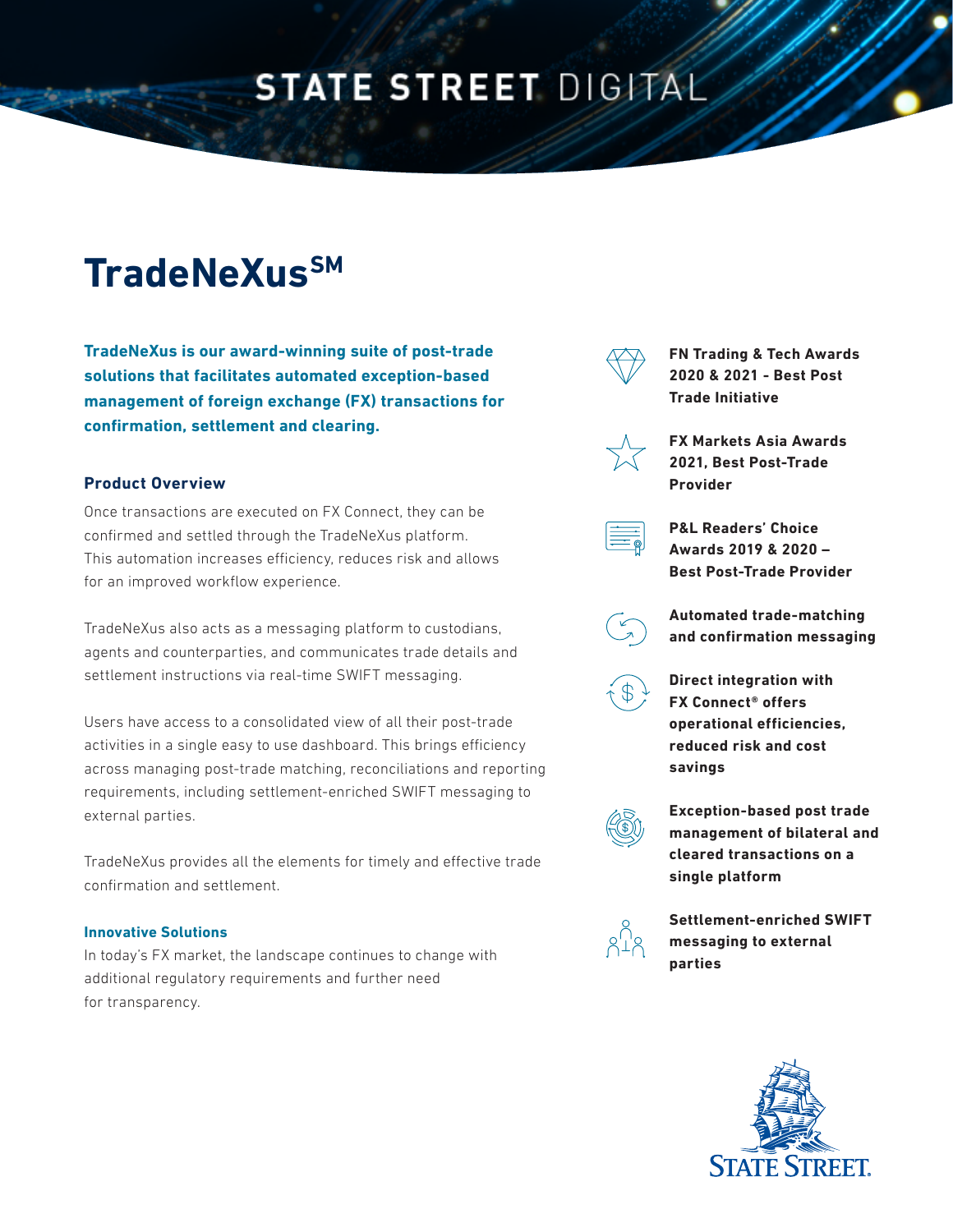#### **Solution: TradeNeXus CLSTradeMonitor Partnership Service**

TradeNeXus is among the first post-trade services to partner with CLS to integrate CLSTradeMonitor information directly into TradeNeXus' centralized posttrade dashboard. This gives asset managers a holistic view of all CLS settlements across their accounts and CLS Member Custodians.

TradeNeXus will continuously poll CLS for transactions submitted to CLS for all CLS Enabled Accounts, and display the CLS Status of client transaction directly inside of the TradeNeXus application. This means that TradeNeXus clients would no longer need to monitor individual custodian portals to view critical CLS settlement information.

#### **Solution: TradeNeXus Clearing Connectivity**

Uncleared margin rules (UMR) for non-cleared derivatives is driving buy-side clients to review their workflows and ability to route transactions for FX clearing.

To meet this market demand, TradeNeXus has designed a solution that allows clients to transition to this new market environment with as little disruption as possible.

TradeNeXus offers the flexibility to send trades for clearing based on individual trade instruction or use of the platform's clearing rules engine. This provides users with the ability to monitor and manage their cleared and bilateral (un-cleared) transaction side-byside in a single platform.

#### **Solution: TradeNeXus Trade Optimization**

Post-Trade Optimization (novations, compression, tear-ups, counterparty exposure management and NPVs) are becoming common practice in the industry to manage risk. Increasingly, buy-side are looking for automated solutions.

TradeNeXus has collaborated with Capitolis to offer an integrated service between the two applications from sending of trades for enabled accounts to actionable analytics and consolidated monitoring of novation and compression statuses.

Through a new integrated Capitolis widget, TradeNeXus users can elect to send trades to Capitolis for analysis, trigger requests for optimization through a single sign on process to Capitolis platform, and monitor statuses of inflight compression and novation activity.

#### **Solution: Front-to-Back – Charles River Development Integration**

State Street acquired Charles River Development in 2018 and launched State Street Alpha<sup>SM</sup>, a unique data and functionality service for clients' front, middle and back-office operations. As a part of this front-toback initiative, TradeNeXus is now fully integated with Charles River Development to provide trade submission and retrieve match status throughout the lifecycle of the trade.